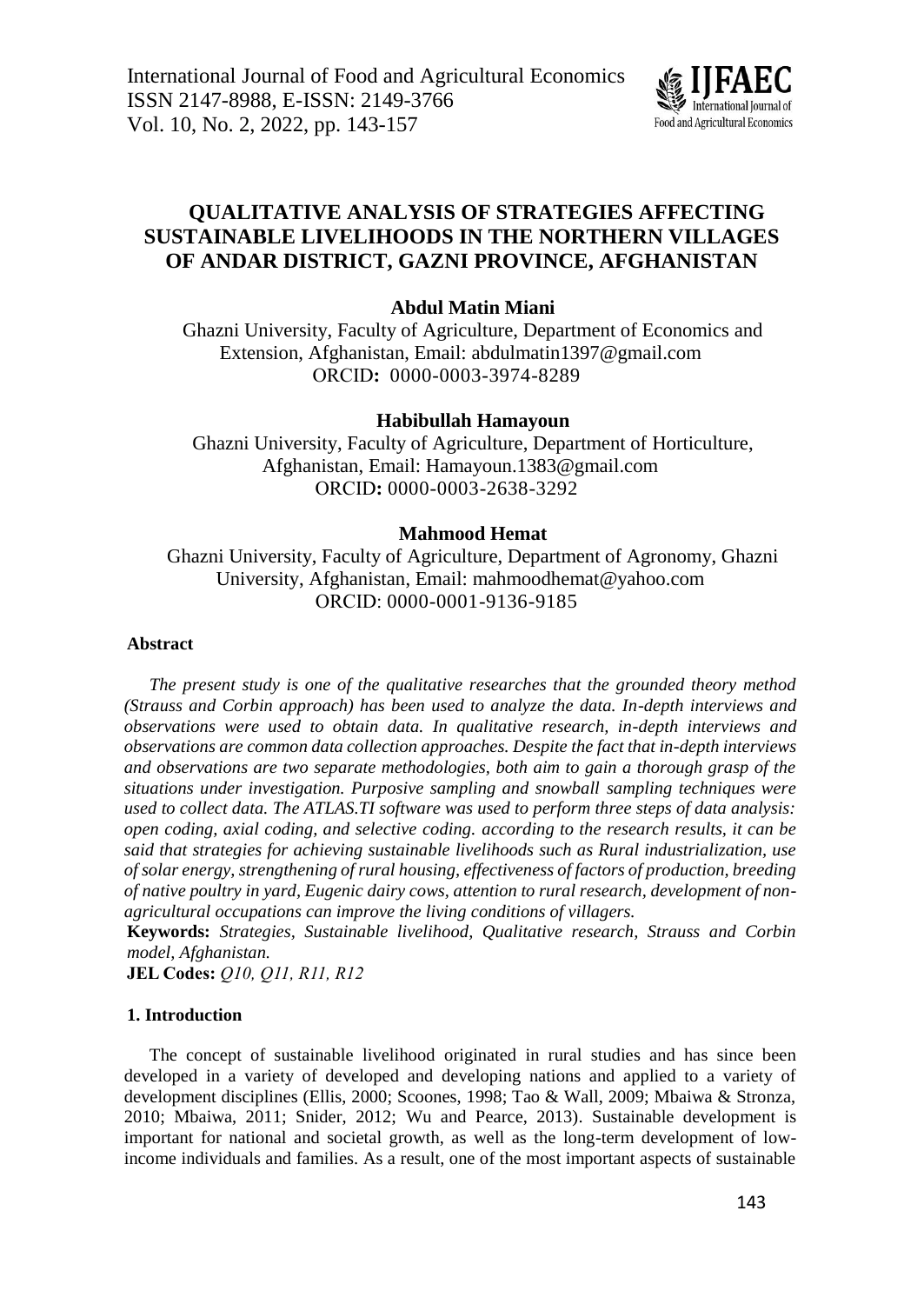development is sustainable livelihood (Zhang et al., 2019a, Zhang et al., 2019b). A livelihood is sustainable when it is able to cope with and recover from stresses and shocks, as well as maintain or enhance its capabilities and assets in the present and future, without jeopardizing the natural resource base (DFID, 2008). However, rural livelihoods in developing countries are disproportionately vulnerable to multiple shocks and stresses (Ellis, 2000; Ribot,2009; Scoones, 1998). Afghanistan is a developing country where more than half of the population, or 16 million people, live in poverty (World Bank, 2020). A person's livelihood refers to his or her ability to get basic necessities of life such as food, water, shelter, and clothing. Rural areas constitute the developing world's economic backbone; they contribute to overall economic growth by giving extra labor, food, and raw materials to other growing sectors of the economy, and therefore to the developing world's development. Despite their significant contributions, rural areas are the most neglected. They are defined by food insecurity, unemployment, poverty, income imbalance, and a lack of essential socioeconomic services (Israr et al, 2017). According to findings of (Bateman, 2010; Hajdu, 2006; Hajdu, Jacobson, Salomonsson, & Friman, 2012;Jacobson, 2013; Hajdu et al, 2020), The majority of the world's poorest people live in rural areas, where they face concerns including climate change, declining cash crop prices, limited land access, and dwindling job opportunities. Various development attempts, ranging from agricultural development interventions and microfinance schemes to the promotion of private investments, have frequently failed to encourage sustainable livelihoods in impoverished rural communities. Agriculture is an essential aspect of the villagers' livelihood in Afghanistan's villages. Around 70% of the population lives in rural regions, and the majority of them rely on agriculture to make a livelihood. Agriculture is a foundation of national prosperity and security in Afghanistan; it employs 40% of the overall labor force, and more than half of the rural labor force is employed in agriculture (Leao et al., 2018). Afghanistan's economy is unstable, and the private sector is failing; agriculture employs 44 percent of the overall work force and 60 percent of households rely on it for income (World Bank, 2021). According to the World Bank 2020, Afghanistan's economic income will decline between 5.5-7.4% in 2020 as a result of the COVID-19 pandemic, and poverty will rise. The deteriorating food security and livelihood situation has persisted until 2019, with the most significant contributor being the droughts of the previous decade, particularly in 2018, which damaged more than two-thirds of the nation and destroyed the agriculture industry (FAO, 2019). The drought has lowered food production, depleted farmers' and herders' assets and livelihoods, cut people's income in half, and deteriorated their health, encouraging Afghans to resort to negative coping methods like as begging, indebtedness, and asset and livestock sales (FAO, 2019). Crop production and livestock are the primary sources of income and subsistence for 26.7 million Afghans, yet 14.3 million Afghans live in poverty. A total of 12.9 million people (about 90% of the population) reside in rural areas and rely on the agriculture sector for their livelihood (FAO, 2019).

Due to the consequences of drought on livelihoods and other agricultural operations, rural poverty is anticipated to rise in the short term. In the short term, reducing poverty requires boosting agricultural output and establishing new economic possibilities for the rising urban population (World Bank, 2021). As a result, it is reasonable to conclude that drought in agricultural communities poses a significant danger to livelihood groups, particularly smallscale farmers (Campbell et al., 2011). Indeed, the effects of drought may put rural livelihoods in jeopardy (OECD, 2009). The majority of Afghanistan's population, according to available statistics, lives in rural regions. Unfortunately, Afghanistan has become one of the poorest nations in the world as a result of the conflicts of the previous few decades, and the people face numerous challenges. Rural areas, on the other hand, are the most impoverished in the country, with issues such as conflict and security, food insecurity, unemployment, poverty, income disparity, and a lack of vital socio-economic services (Saidajan, 2012; World Bank, 2020; FAO, 2019; USDA, 2020). Agriculture remains the principal source of income for the majority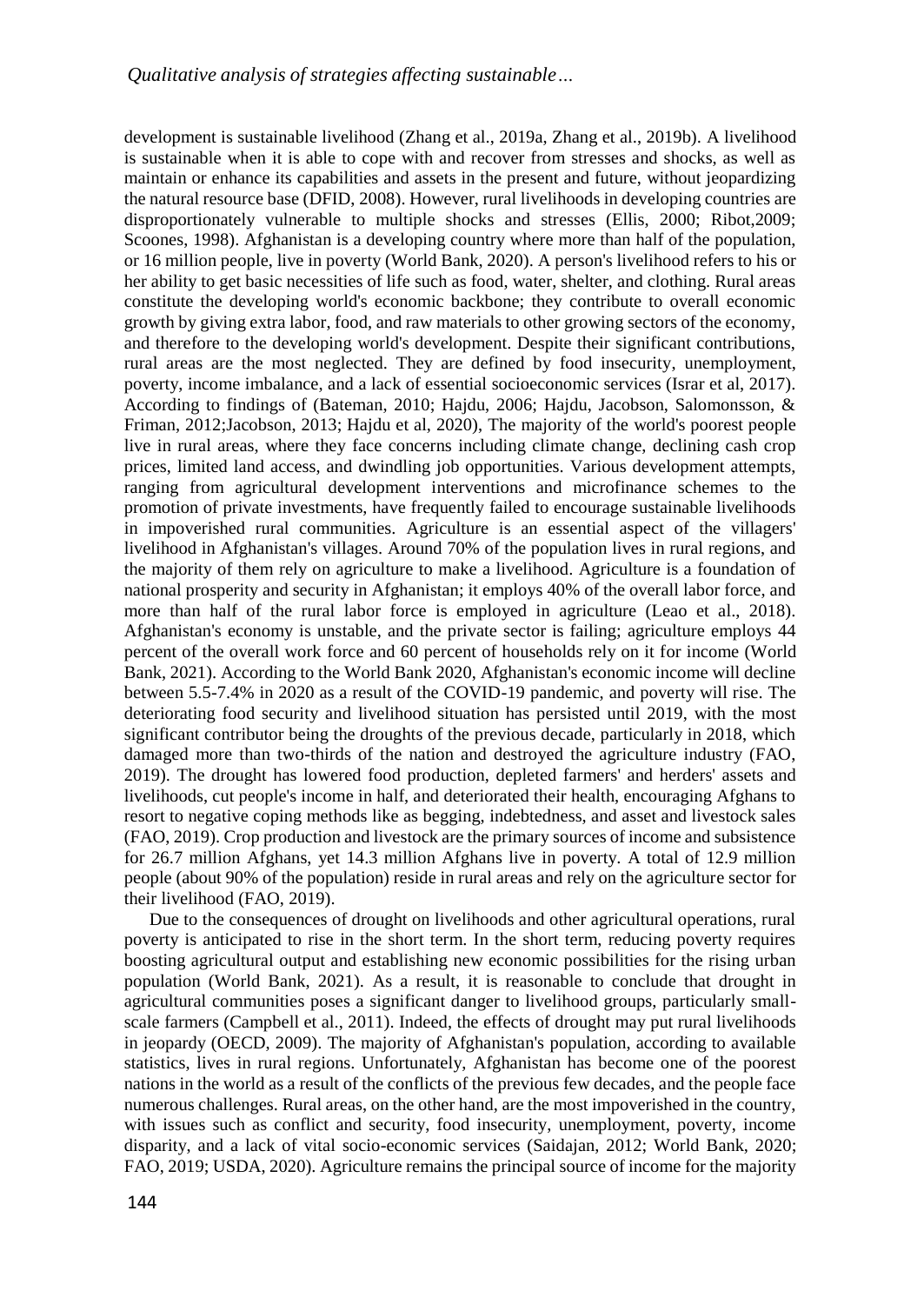of rural communities in developing countries. On the other hand, the vast majority of rural households alter their economic activity by growing, expanding, or diversifying their agricultural produce. They also diversify their economic activities beyond agriculture (Moges et al, 2018). Agriculture is a significant sector of Afghanistan's economy, accounting for 25% of the country's GDP. Approximately 44% of the work force is actively involved in agricultural operations, while the remaining 80% is dependent on agricultural goods and activities in some way (FAO, 2018). Irrigation infrastructure, inputs, and crops have all been harmed during four decades of war and turmoil, and this could be one of the main reasons for low agricultural production (Zhiquan & Samim, 2020). Armed warfare has impacted the lives of practically every Afghan, accounting for 96 percent of the country's population (ICRC, 2009). Afghans have lost livelihoods and had access to education, health care, and other key services disrupted in addition to the rising cost of life (HRDPA, 2010). Afghanistan is an agricultural country, with agriculture, animal husbandry, or both employed by 80% of the people (NSIA, 2020). Agriculture is the most important activity in rural areas, and it has long been a source of income in Afghanistan's rural areas. In rural areas, such an economic and employment structure has resulted in a number of challenges. As a result, resorting to agricultural activities in rural areas is not the only solution; diversifying operations or establishing different jobs is now considered as a norm (Izadi et al., 2012). The purpose of this article is to study the strategies and consequences of sustainable rural livelihood that the qualitative approach and the grounded theory guide the research process in this direction. The present study seeks to answer a fundamental question: What are the appropriate strategies for achieving sustainable livelihoods in the studied villages? It can be said that this type of research has been a basic need in the studied villages. Because the residents of the studied villages face many livelihood challenges, this research will help to improve their living conditions.

#### **2. Literature Review**

We've already mentioned that the majority of Afghans live in rural areas and confront numerous obstacles in their daily lives, but regrettably, little study has been done to enhance the villagers' living conditions. This section provides a summary of some previous studies on rural livelihood sustainability. According to the findings of Singh and Nayak's (2020) study in Uttar Pradesh, India, Bundelkhand has the lowest livelihood security of all the Agro-Climatic Zones. Lower livelihood security in the Bundelkhand zone was caused by a lack of access to basic facilities, a lack of social and health security, and a higher reliance on agriculture for a living. At the same time, greater infrastructure and health facilities, as well as a lower reliance on agriculture for a living, were key contributors to Vindhyan Zone's highest livelihood security. According to a research by Kuiper et al. (2006), nonfarm activities have a significant influence in rural households' incomes and livelihoods, as well as affecting agricultural activities, which has consequences for sustainability.

According to Iiyama et al. (2008), the wealthiest African farmers are those that seek nonfarm income and engage in additional agricultural activities. In a research titled Livelihood activities and skills in rural parts of Namibia's Zambezi region, Kamwi et al. (2018) found that agriculture alone is not a sufficient source of money for rural families. The findings show that focusing just on agricultural growth will not be enough to overcome poverty. Promoting creative livelihood activities and skill development, as a result, might be an essential method for augmenting rural populations' income and ensuring equitable rural growth. Other research The variables that impact livelihoods have been studied by Wang et al., (2010); Bhandari, (2013); Fang et al., (2014); Qian et al., (2016) Education level, household size, health condition, transportation means, finances, living expenses, and social standing are some of these characteristics. Several studies (e.g., Gohar et al., 2013; Ward et al., 2013) found that a shortage of water sources in Afghanistan might be a major factor in food insecurity,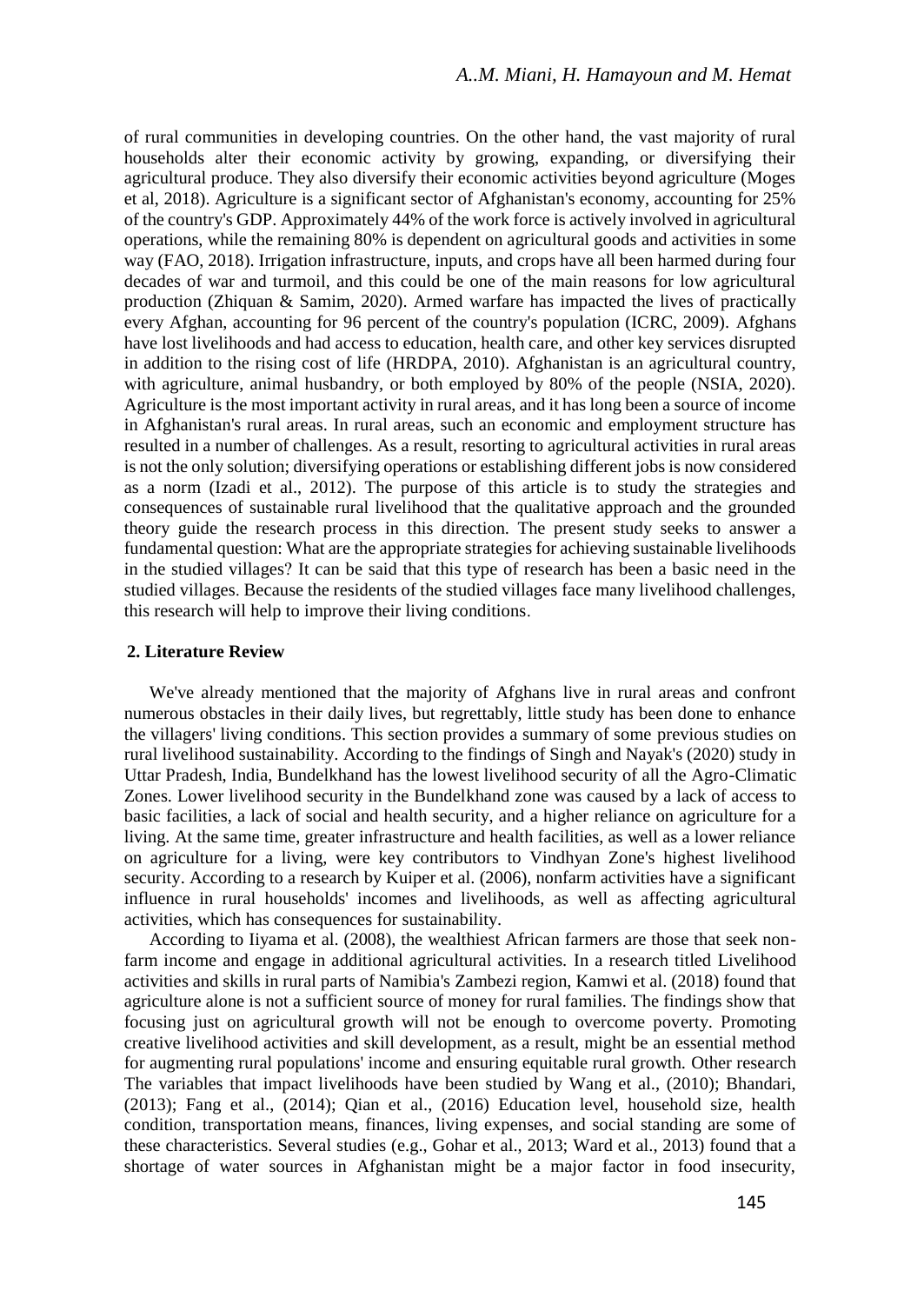livelihoods, and agricultural income. Many issues, such as continued climate variability, high land fragmentation, poor credit availability, low adoption of advanced agricultural technology, low levels of education for farmers, lack of extension facilities, poor roads, and infrastructure, have been highlighted by Jilani et al., (2013); Tavva., et al., (2017); Thomas et al., (2011) as major roadblocks to improving agricultural production in Afghanistan.

Moreover, various studies, such as USDA, (2013); WFP, (2020), have found that food prices, family income, and drought are the main causes of food insecurity in Afghanistan, with a negative association between those parameters and food security. Challenges such as lack of resources, fluctuating markets, lack of crop storage facilities, inadequate agronomic methods, poor management practice, low-quality seeds, high input cost, poor management of water resources, lack of water supply, and climate variability, according to Gohar et al. (2013), Ahmadzai (2017), and Elham et al. (2020), affect production and result in low agricultural productivity. According to Eddins (2013), one of the effective determinants of rural livelihood is the degree of agricultural mechanization, improving economic infrastructure, strengthening social networks, access to social services, providing bank credit, and in terms of natural circumstances, the type of village. According to Roche and Blanchard's (2018) research on the cost and dependability of power delivery to rural Kenyans, grid extension is prohibitively expensive; hence off-grid solar systems are a viable and inexpensive option for increasing energy availability. Warnecke & Houndonougbo (2016) further concludes that off-grid solar systems have some strong benefits as increased direct access to clean energy, but that there are still significant challenges like quality assurance and access to finance which is a natural obstacle, especially for the poorest. According to Kabir et al. (2017), solar household systems have a favorable societal impact in Bangladesh's rural areas. Furthermore, Gray et al (2018) did a study on solar energy in Tanzania, which is a women-oriented solar lighting social enterprise. They said that off-grid solar systems improved household savings, health, education, and women's economic production and empowerment. In a research done in Pakistan's Bajaur Agency, Khan et al. (2017) found that solar energy has enhanced the livelihood capitals of rural households, that it is a feasible system, and that it should be spread to other distant areas. In their study in India, Mounica et al. (2018) found that poultry plays a significant role in supplying part of a household's livelihood and helping rural households. According to Singh et al., (2017), impoverished farmers might employ the production of local poultry as a viable production activity to enhance their living conditions. In their study on the local poultry economy in India, Tufail et al, (2012) found that chicken contributes to the rural home economy by being used for family nutrition, selling in local marketplaces, and generating cash.

According to Islam et al., 2014 in their research of Bangladesh's coastal regions, Local poultry farming has been performed in developing nations for many years and is a wonderful way to provide protein to a rising population while also giving additional revenue to disadvantaged farmers (especially women). They also came to the conclusion that farming local poultry in the research region raised household earnings, made food more accessible, and enhanced household food security. Furthermore, producing local poultry has boosted women's social status at home and in the community by providing them with self-employment and empowerment.

# **3. Research Methodology**

Qualitative research uses techniques of inquiry that extract qualitative, non-numerical data to describe, investigate, comprehend, and explain phenomena. Qualitative approaches are very beneficial for gathering in-depth data that is difficult to measure, such as meanings, understandings, and experiences. Qualitative researchers investigate phenomena in their natural environments, aiming to understand or interpret them in terms of the meanings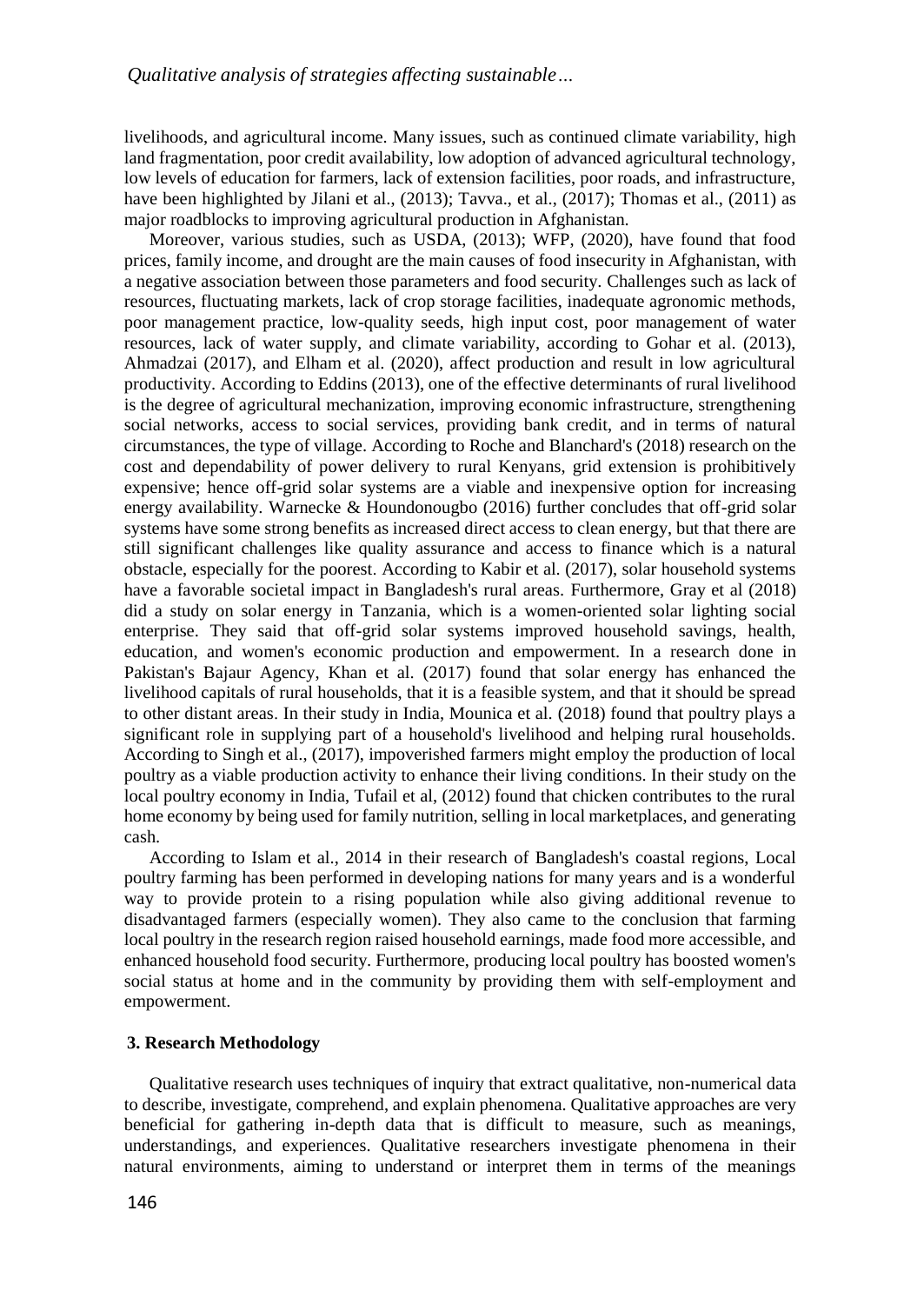individuals assign to them (Lincoln & Denizin, 2005). Researchers in a variety of fields can use qualitative research methods to dive into problems of meaning, investigate institutional and social practices and processes, identify barriers and facilitators to change, and figure out why interventions succeed or fail. Choosing the technique that is most suited to the area of inquiry, like with all research attempts, is critical to attaining the intended findings. A well-chosen approach directs the study toward its goals and ensures that its outcomes are valuable and wellreceived. Towards this end, the researchers must be encouraged to undertake qualitative research and grounded theory and phenomenology in particular (Jones & Alony, 2011; Suddaby, 2006). This is a qualitative research that looks at the participants' inner experiences and how they develop meanings from their point of view. In this work, a grounded theory technique was used, with the goal of developing a theory that emphasizes a thorough knowledge of particular items or events. The systematic design of grounded theory created by Corbin and Strauss (2015) was used to guide the data analysis in this study, and three steps of coding, which comprise the systematic method of grounded theory, were used to analyze the data. The open, axial, and selective processes are followed by these coding phases (Chong  $\&$ Yeo, 2015). Purposive and snowball samplings were utilized to acquire data in the current study. Purposive sampling is a sampling approach in which the researcher chooses individuals of the population to participate in the study based on his or her own assessment (Sunders et al., 2018). Purposive sampling is a non-probability sampling technique in which "components chosen for the sample are picked based on the researcher's judgment." Researchers frequently feel that by applying excellent judgment, they can produce a representative sample and save time and money (Black, 2019). Purposeful sampling methodology is used to identify beginning participants with the required qualities in the Snowball sampling method. The key of qualitative research in general, and grounded theory in particular, is to collect enough data to reveal patterns, ideas, categories, qualities, and dimensions of the phenomena under study (Glaser & Strauss, 2017; Corbin & Strauss, 2015).

| <b>Num</b><br>ber        | Place of interview           | Number of<br>interview | Number<br>- of<br>interviewees | Average duration<br>of interviews |
|--------------------------|------------------------------|------------------------|--------------------------------|-----------------------------------|
|                          | Hakim Khan Baba<br>village   | 6                      | 51                             | 25 minutes                        |
| $\mathfrak{D}$           | Ghulam Sediq kala<br>village | 3                      | 28                             | 33 minutes                        |
| 3                        | Chaharkhana<br>village       | 4                      | 48                             | 35 minutes                        |
|                          | Tangi Village                |                        | 38                             | 28 minutes                        |
| $\overline{\mathcal{L}}$ | Akakhil villages             | $\mathcal{D}$          | 18                             | 38 minutes                        |
| 6                        | Haji kala village            |                        | 41                             | 25 minutes                        |

**Table 1. Profiles of the Interviewees**

The procedure was to choose an initial group for the interview initially, and then conduct interviews with following groups depending on the first group's introduction. Interviews were done with farmers, non-farmers, students, alumni, government personnel, experts, specialists, and key informants, among others. The interviews varied in length and lasted up to 38 minutes. As a result, 23 individual and group interviews were performed, with information on the interviewees' characteristics presented in Table 1.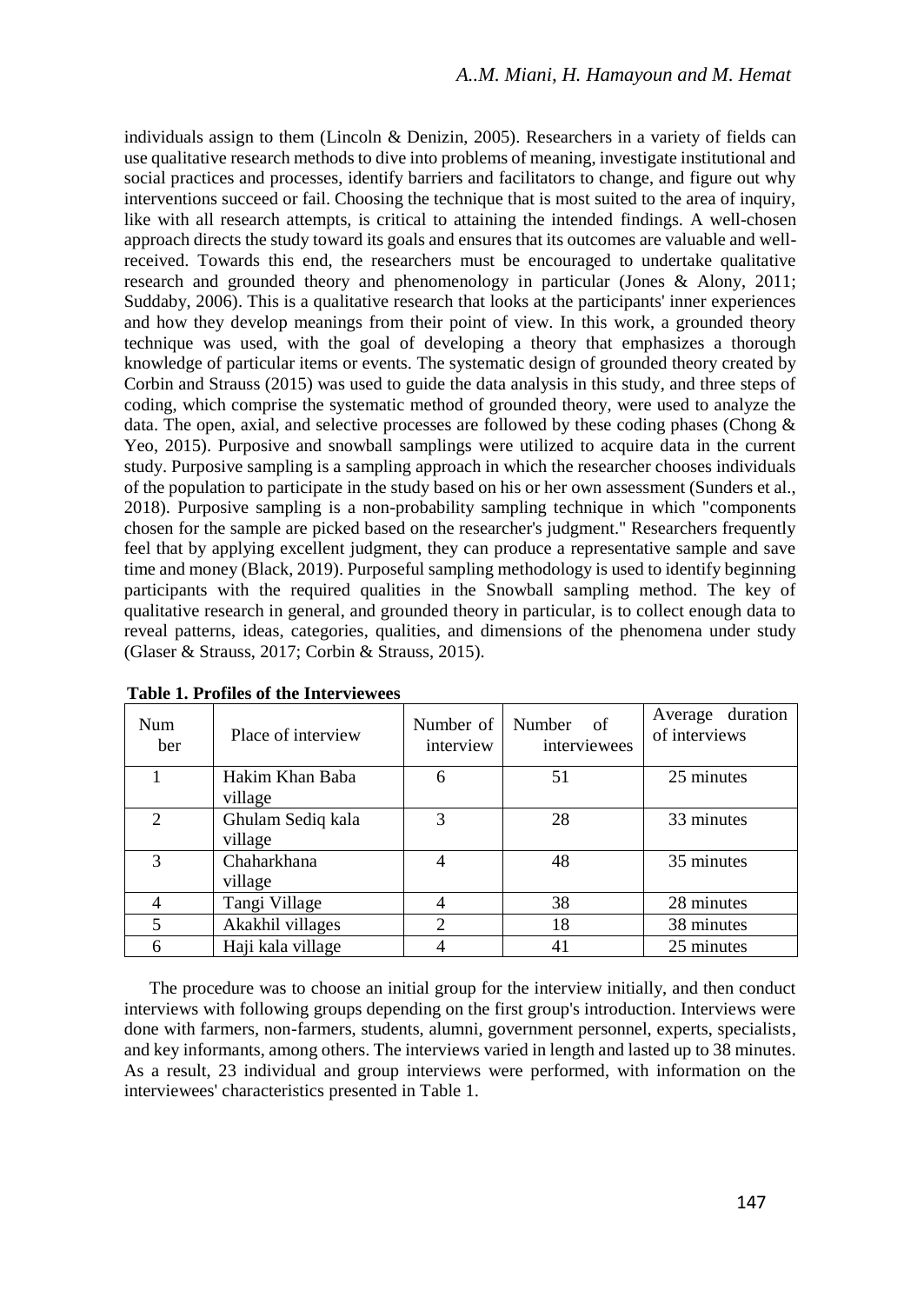#### **4. Research Finding**

The most important element in the process of analyzing the data obtained from the interview is coding (Adib Haj Bagheri et al., 2007).The process of processing data is referred to as coding by Strauss and Corbin (2008). To get a full picture of the information obtained during the data collecting process, coding incorporates three levels of analyses: (a) open coding, (b) axial coding, and (c) selective coding. In this study, all three open, axial and selective coding processes have been used to analyze the data obtained from the interview. The data from the interviews was analyzed by Atlas.TI software in order to improve the accuracy and speed of the research.

#### **4.1. Open coding**

The first analytical step in which the codes or ideas were found from the data and later classified into categories based on their attributes and dimensions is known as open coding (Corbin & Strauss, 2015). This involves line by line coding where concepts and key phrases are identified and highlighted and moved into subcategories, then categories. This breaks the data down into conceptual components and the researcher can start to theories or reflect on what they are reading and understanding making sense of the data. The data from each participant will be 'constantly compared' for similarities. Thus, open coding involves shredding, comparing, conceptualizing, and categorizing data (Danaeifard & Emami, 2007). In this research, 35 codes were extracted in the open coding stage for strategies. These codes were classified into 8 main categories and 11 subcategories.

## **4.2 Axial coding**

Axial coding is the second step of the grounded theory method that requires more focus. In this stage relationships are identified between the categories, and connections identified. At this stage, the data that was broken in the open coding process are collected again to provide a more accurate explanation of the phenomenon. For this purpose, categories and the relationships between them are classified using the axial coding pattern in the form of core category, causal conditions, strategies, contextual conditions, intervening conditions and consequences (Corbin and Strauss, 2015). The coding paradigm, according to Corbin and Strauss (2015), is an essential component of grounded theory development: without it, the theory would lack density and precision. The most important category chosen is access to a sustainable livelihood, which is seen as the central concept in the process. The causal conditions have an influence on the core category, according to the coding paradigm (figure 1). The core category, contextual, and intervening conditions all have an impact on strategies. The strategies have an impact on the consequence (Creswell, 2018). figure 1 is the result of reanalysis of data based on the paradigm model and shows the results of axial coding in this research.

### **4.3 Selective Coding**

The final phase of grounded theory is selective coding, which entails collecting all of your categories into a single core category. You'll be able to define a single, cohesive theory for your research as a result. Selective coding, like axial coding, occurs later in the research process and connects categories created from qualitative data in previous coding cycles (Corbin and Strauss, 2015). In selective coding, you may construct a core category by elevating one of the categories from the axial coding stage or by creating a new category based on your other categories.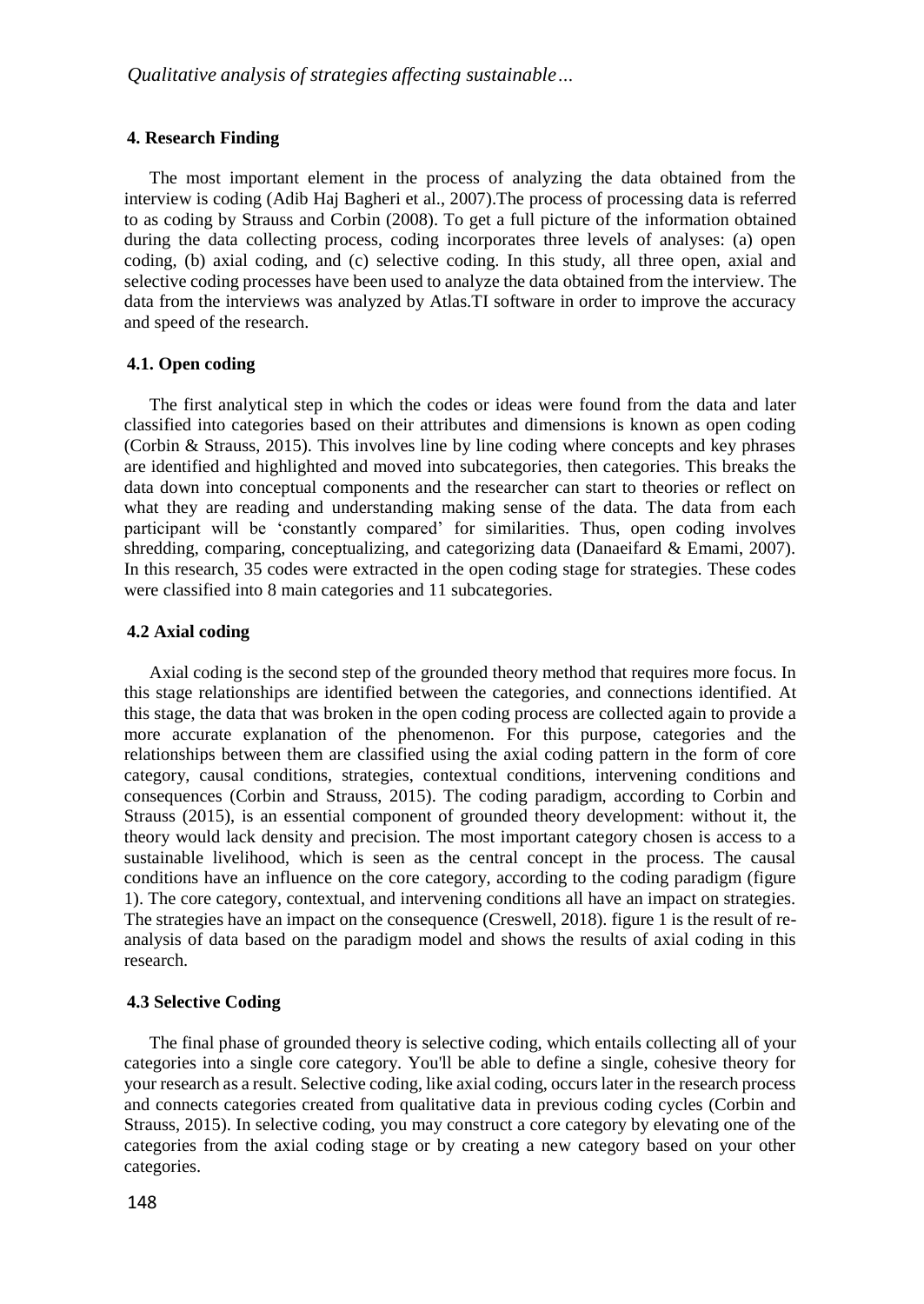| Axial                                       | Main                                               | Sub                                                       | <b>Concepts</b>                                                                                                                                                                                                                               |
|---------------------------------------------|----------------------------------------------------|-----------------------------------------------------------|-----------------------------------------------------------------------------------------------------------------------------------------------------------------------------------------------------------------------------------------------|
| Coding                                      | <b>Categories</b>                                  | <b>Categories</b>                                         |                                                                                                                                                                                                                                               |
| Action/<br>interaction<br><b>Strategies</b> | Rural<br>industrialization                         | Rural<br>industries                                       | Lack of rural industry stores, low level of<br>handicraft production, lack of attention to<br>the skills of rural women in the field of<br>handicrafts, lack of attention to the<br>construction and operation of rural micro-<br>industries. |
|                                             | Use<br>of<br>solar<br>energy                       | Encourage<br>investment in<br>this sector                 | Use of solar water heaters, prevention of air<br>pollution, reduction of energy carrier costs,<br>creation of incentive and support programs<br>for the use of solar energy, job creation in<br>the solar energy sector.                      |
|                                             | Strengthening of<br>rural housing                  | Rural housing<br>review by the<br>government              | Physical damage to rural dwellings due to<br>the texture of clay and mud in winter, the<br>high cost of reconstruction of damaged<br>rural dwellings in winter.                                                                               |
|                                             | Effectiveness of<br>factors<br>of<br>production    | Use the<br>management<br>factor                           | Lack of farm management, no use of<br>agricultural mechanization.                                                                                                                                                                             |
|                                             |                                                    | Problem in<br>production<br>factors                       | Poor quality of inputs and reduction of<br>agricultural production, expensive inputs<br>and factors of production, non-compliance<br>with the time and size of chemical<br>fertilizers.                                                       |
|                                             |                                                    | Attention to<br>agricultural<br>lands                     | Decreasing the quality of agricultural lands,<br>destroying agricultural lands, lack of<br>development of agricultural lands, lack of<br>attention to land integration                                                                        |
|                                             | <b>Breeding</b><br>of<br>native poultry in<br>yard | Attention to<br>generations of<br>native poultry          | Poultry maintenance training for villagers,<br>easy access to poultry feed, launching<br>incentive and support programs for poultry<br>maintenance.                                                                                           |
|                                             | Eugenic<br>dairy<br>cows                           | Establishment of<br>artificial<br>insemination<br>centers | Breeding of olden cows, existence of<br>artificial insemination expert.                                                                                                                                                                       |
|                                             |                                                    | Suitable<br>conditions for<br>keeping dairy<br>cows       | Availability and cheapness of fodder,<br>vaccination of cattle, prevention of animal<br>diseases.                                                                                                                                             |
|                                             | Attention to rural<br>research                     | Implementation<br>of applied<br>research                  | Conducting rural research, using rural<br>research in rural planning                                                                                                                                                                          |
|                                             | Development of<br>non-agricultural<br>occupations  | Attention to<br>rural<br>entrepreneurship                 | Reduction of necessary job skills, lack<br>of educational programs in the field of job<br>skills acquisition, unemployment in autumn<br>and winter, absolute unemployment, hidden<br>unemployment, creation of small rural job                |

**Table 2. Sub and Main Categories of Sustainable Livelihoods Strategies**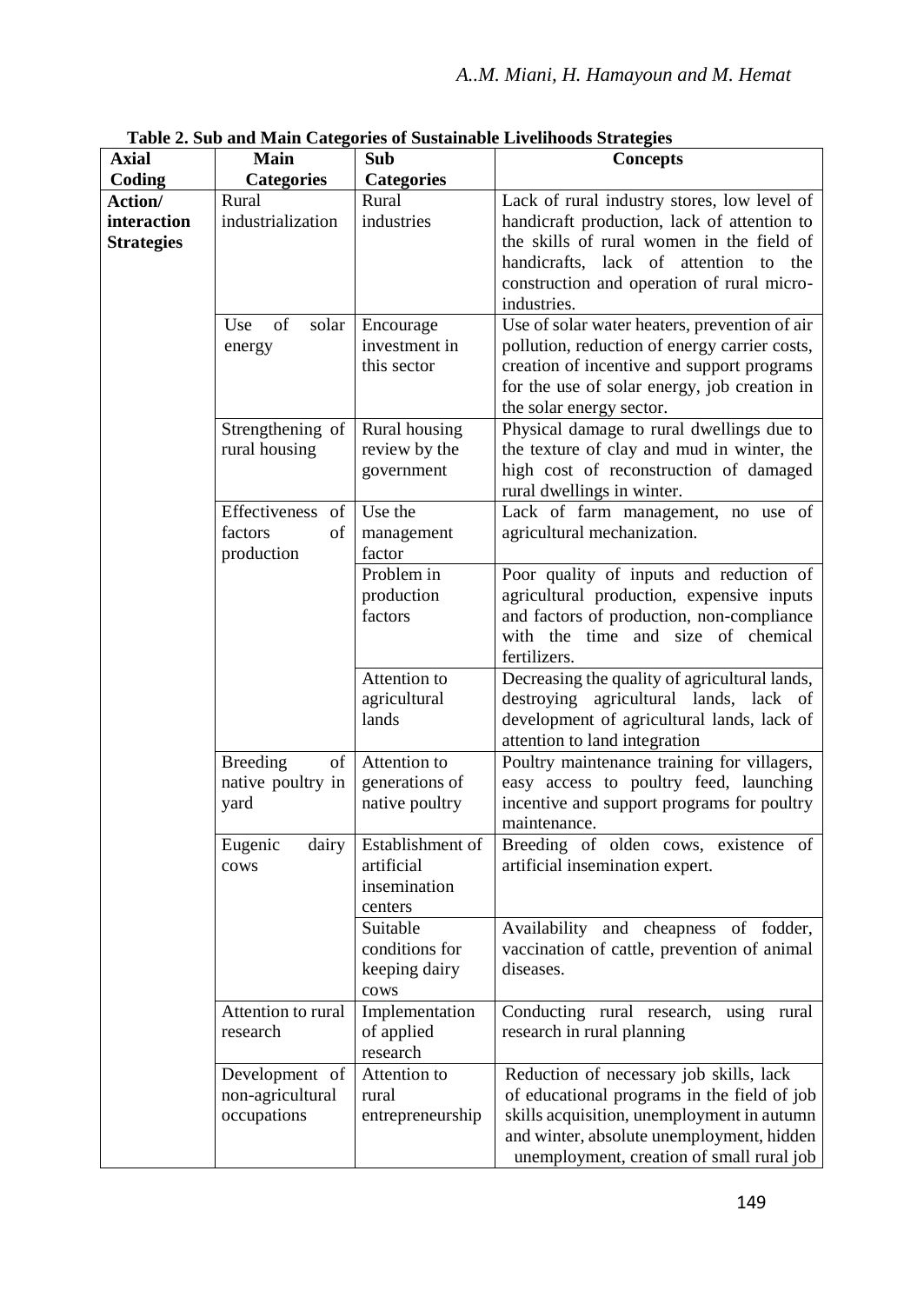# *Qualitative analysis of strategies affecting sustainable…*

The goal of selective coding, which comes at the end of the grounded theory process, is to either create a new theory or alter an existing theory depending on your findings. In an ideal world, you'll be able to express your theory in a few words or lines, and it should be mentioned clearly in your study report (Saldana, 2009). It's time to use selective coding to bring your findings together if you believe you've reached theoretical saturation with your codes and categories so far. Selective coding unites all of your codes and categories under a single core category (Charmaz, 2006). According to Figure 1, the core category (access to sustainable livelihood) can be interpreted as rural industrialization, use of solar energy, strengthening of rural housing, effectiveness of production factors, breeding of native poultry in yard, Eugenic dairy cows, attention to rural research, development of non-agricultural occupations are the factors that have been identified in the studied villages as strategies for achieving sustainable livelihood. In addition, some sub-categories such as rural industries, Encourage investment in this sector, rural housing review by the government, use of management factor, problem in production factors, attention to generations of native poultry, establishment of artificial insemination centers, Suitable conditions for keeping dairy cows, implementation of applied research, and attention to rural entrepreneurship will also be effective in achieving sustainable livelihoods. And these are the factors that will play a significant role in reducing poverty and solving livelihood challenges in the studied villages.



**Source:** Corbin and Strauss, 2015/

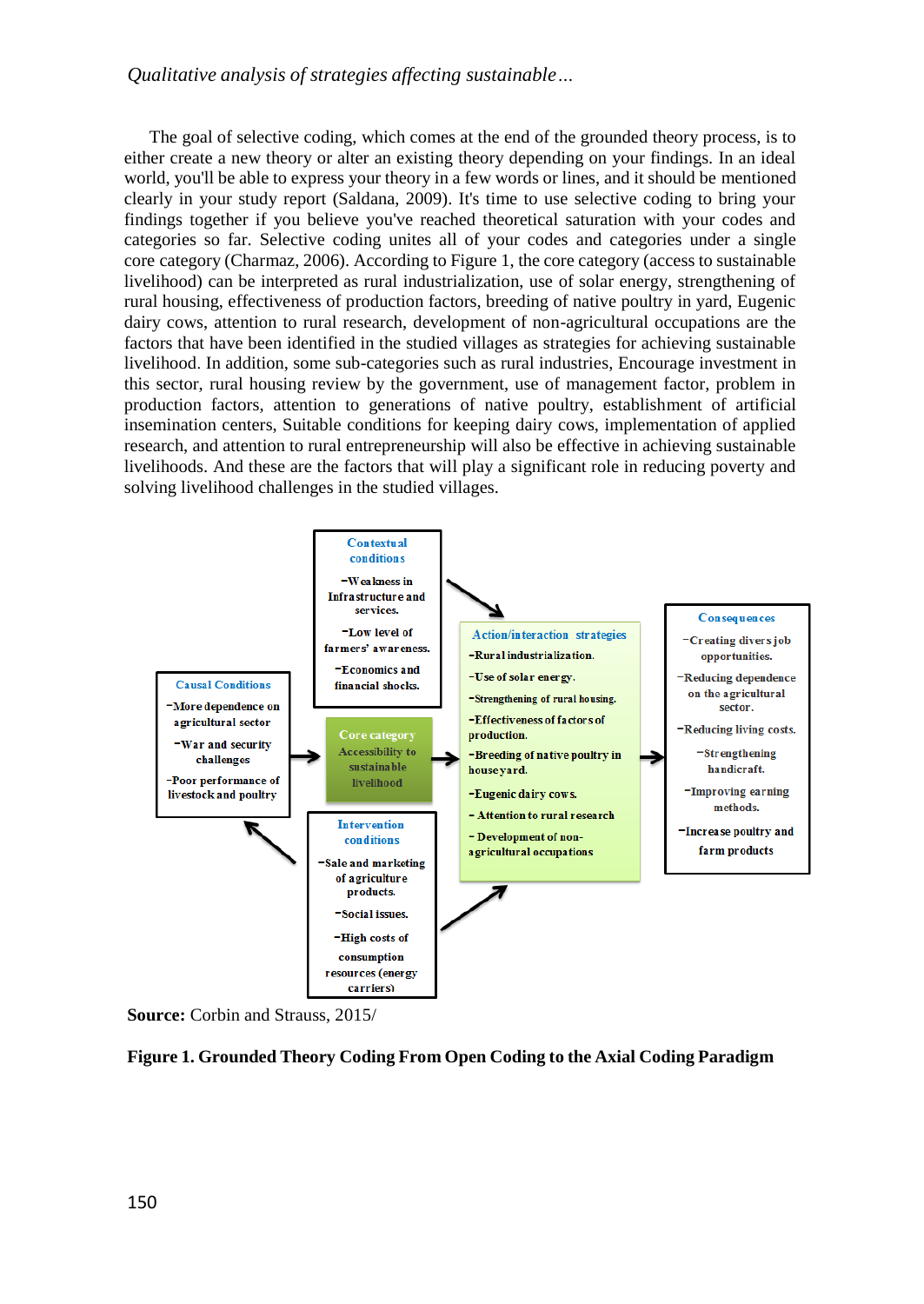#### **5. Creating Network Diagrams in Atlas.TI**

In the context of project ATLAS (1989–1992), Thomas Muhr at Technical University of Berlin created a prototype of Atlas.ti. Atlas.ti was initially commercially launched in 1993 by the business "Scientific Software Development," which eventually became Atlas.ti Scientific Software Development GmbH.

According to Pandit (1996), there are two modes of data analysis within Atlas.ti, namely on the textual level and on the conceptual level. The textual level focuses on the raw data and includes activities such as text segmentation, coding and memo writing. The conceptual level focuses on framework-building activities such as interrelating codes, concepts and categories to form theoretical networks. In Atlas.ti, visualization refers to the way humans think or plan as a direct supporter. The visual representation of complex features and relationships between things keeps the researcher focused on the data (Muhr, 1997).

Creating network diagrams with Atlas.ti is straightforward, but it takes time because of all the different permutations that can be used in a diagram. The researcher utilized different colors to designate the categories in this network diagram. The yellow boxes relating to the main categories and the cement color boxes relating to the subcategories and Light green colors are also related to the core category**.** The semantic linkages between the categories are well represented in the picture below In order to present the research findings correctly, different parts of the data collected by Atlas.ti software are analyzed and interpreted in greater depth, and semantic relationships between categories are drawn, as shown in the following figure.



**Figure 2. Paradigm Model Extracted Using Atlas.Ti**

### **6. Result and discussion**

In the paradigm model of Strauss and Corbin, in addition to the conditions affecting sustainable livelihoods (including causal, intervention and contextual conditions), strategies and consequences are also identified. In this article, we will only analyze and interpret the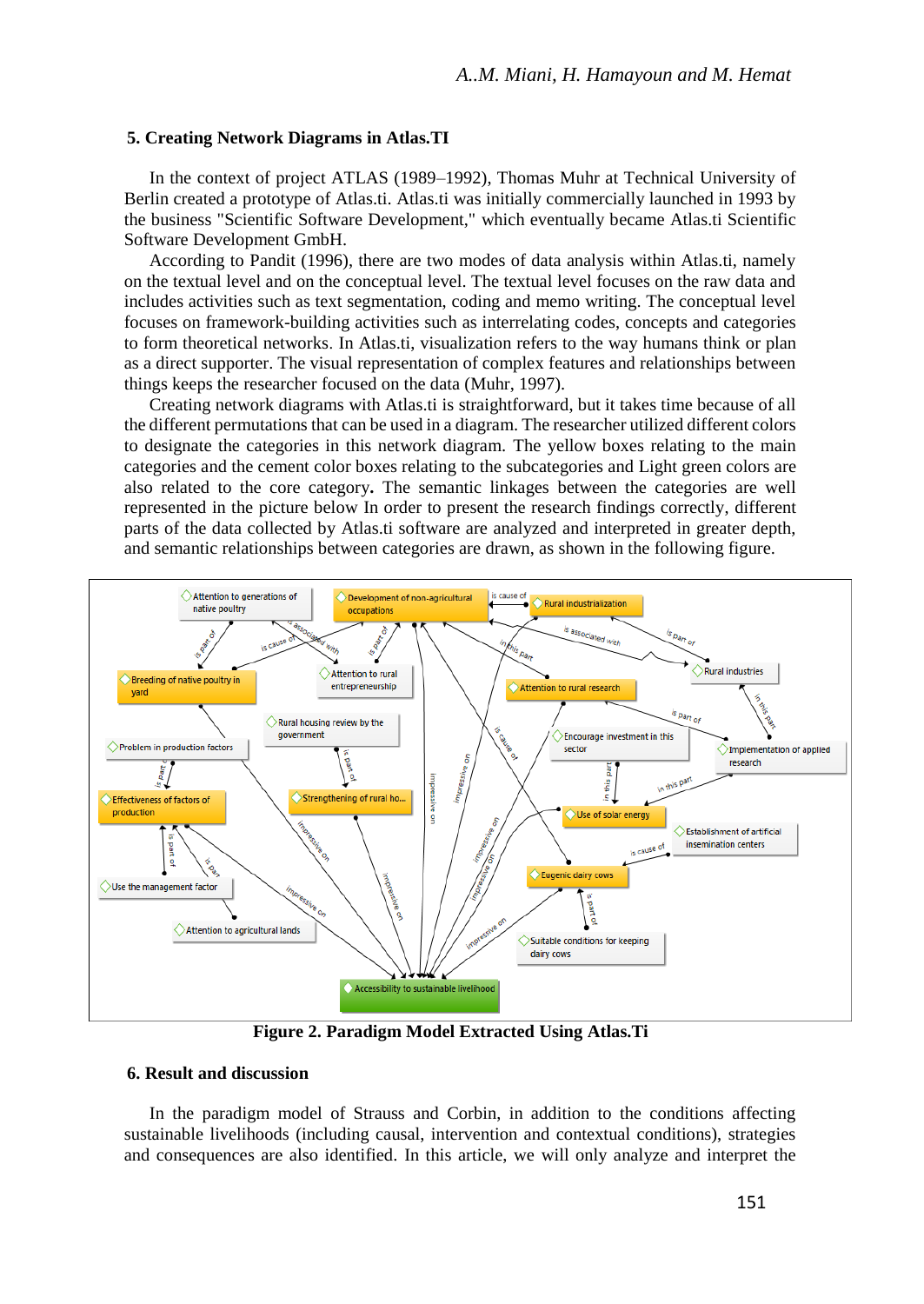strategies as follows: People in the studied villages do not have access to new energy services, so they rely on natural fuels like wood, coal, and animal waste for cooking and heating. And, in order to purchase these materials, a significant sum of money is required, as the price of petroleum products is quite high, and the local population does not have complete access to petroleum goods. Therefore, the way out of the high cost of living is the use of renewable energy and solar energy, which will improve the economic situation of the villagers. The results and findings of researches Kabir et al., (2017); Gray et al., (2018); Roche and Blanchard., (2018); Warnecke and Houndonougbo., (2016) and Khan et al., (2017) also point to this issue and state that the solar energy system has a positive effect on household savings and economic productivity, The researchers also claimed that solar systems are an affordable and convenient choice for villagers, and that solar energy can help them increase their living capital. Residential houses in the studied villages are erected in vast yards, according to the findings of this study, and no production activities take place in these vast yards. As a result, maintaining native poultry in these large yards can help villages improve their nutrition and livelihood. Also, it can be a profitable production activity to help villages and farmers better their living standards.

The results of researches (Tufail et al, 2012; Malik et al., 2012; Islam et al., 2014; Singh et al., 2017; Mounica et al, 2018) also confirms these findings, stating that the maintenance and breeding of local poultry has a positive effect on providing part of the livelihood of households, strengthening the economy of rural families, empowering women, improving the nutritional status and food security of households. It can be used as a profitable productive activity to improve the living standards of farmers. More study is required to identify existing difficulties and provide various solutions for them. In truth, research is one of the most crucial vectors for any country's long-term prosperity and development. Unfortunately, the research sector in Afghanistan, particularly in rural areas, does not receive the attention it deserves. As a result, it is critical to perform applied research in Afghanistan, particularly in rural regions, and to incorporate the findings in rural planning. Poverty and unemployment are on the rise in the villages under study. Because the majority of people are engaged in agriculture and due to the seasonal nature of agriculture in the autumn and winter seasons, people are unemployed; therefore, the development of rural entrepreneurship can help reduce unemployment to some extent. In fact, rural entrepreneurship is a strategy for socio-economic development of villages. In addition, while promoting rural entrepreneurship, the diversity of economic activity should be prioritized. Non-agricultural activities play an important role in rural households' income and livelihood, according to research by Kuiper et al., (2006), Iiyama et al., (2008), and Kamwi et al., (2018). According to the findings, there are old cows in the studied villages with low lactation capacity; therefore, enhanced dairy cows should be prioritized, and artificial insemination clinics should be built for this purpose.

## **7. Conclusion**

In this article only effective strategies for obtaining a sustainable livelihood in the northern villages of Andar district are discussed. Finally, according to the research results, it can be said that strategies for achieving sustainable livelihoods such as Rural industrialization, use of solar energy, strengthening of rural housing, effectiveness of factors of production, breeding of native poultry in yard, Eugenic dairy cows, attention to rural research, development of nonagricultural occupations can improve the living conditions of villagers. In addition to these strategies and main categories of some sub-categories such as rural industries, encourage investment in this sector, rural housing review by the government, use the management factor, problem in production factors, attention to agricultural lands, attention to generations of native poultry, establishment of artificial insemination centers, suitable conditions for keeping dairy cows, implementation of applied research, attention to rural entrepreneurship sector can also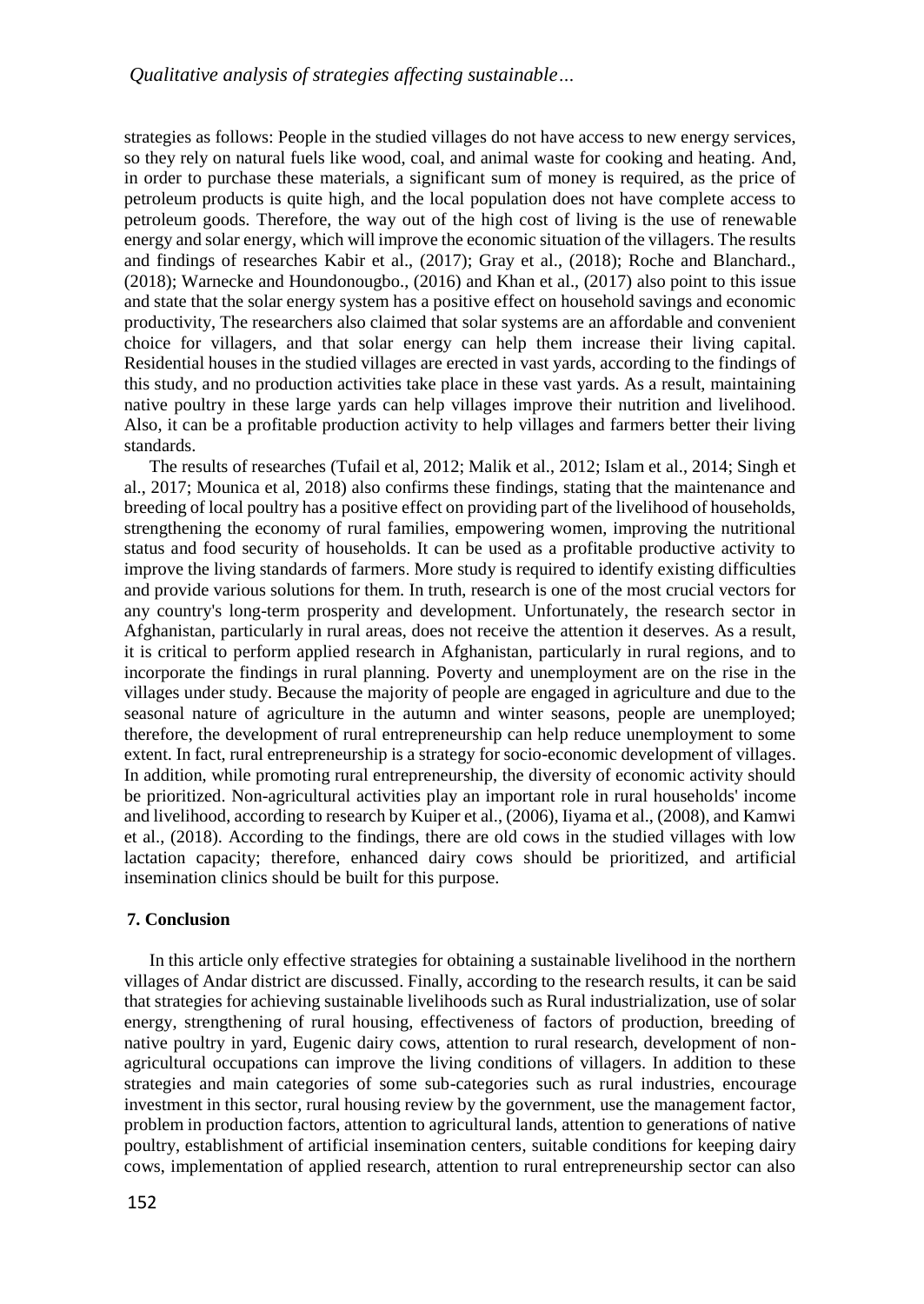help in achieving sustainable livelihoods and reduce the existing livelihood challenges. The current research had certain drawbacks. One of the drawbacks is that people found it very difficult to engage in the interviews owing to existing security and social situations, and local people's cooperation was relatively low. Another issue was the conduct of interviews, which was difficult for certain experts to access. Because the activities of the communications networks in the study areas were very weak, the researcher was there to arrange the time for the interview and set the time of the interview with the interviewees, which took up to a month in some circumstances. In other cases, due to the coronavirus outbreak, the time and location of scheduled interviews with specialists were shifted, lengthening the study process. It is suggested that future studies be conducted in the fields of renewable energy, rural industrialization and the development of non-agricultural employment.

## **References**

- Adib, H.B.M., Parvizi, S., Salsali, Mahvash. (2007). Qualitative research methods. First Edition. Tehran: Bashari Publishing. [In Farsi].
- Ahmadzai, H. (2017). Crop diversification and technical efficiency in Afghanistan: Stochastic frontier analysis. PhD. the University of Nottingham, Center for Research in Economic Development and International Trade, Amrica.
- Bateman, M. (2010). Why Doesn't Microfinance Work? The Destructive Rise of Local Neoliberalism. London: Zed Books.
- Bhandari, P.B. (2013). Rural livelihood change? Household capital, community resources and livelihood transition. J. Rural Stud. 32, 126–136.
- Black, K. (2019). Business Statistics: for contemporary decision making ( $10<sup>th</sup>$  edition), Wiley publisher. Pp. 832.
- Campbell, D., Barker, D. & McGregor, D. (2010). Dealing with droght; small farmers and Environmental hazards in southern St. Elizabeth, Jamaica. Applied Geography, 30(3):1- 16.
- Charmaz, K. (2006). Constructing Grounded Theory: A practical guide through Qualitative Analysis. Thousand Oaks, California: Sage.
- Chong, C.H., & Yeo, K.J. (2015). An overview of grounded theory design in educational research. Asian Social Science, 11(12), 258.
- Corbin, J., & Strauss, A. (2015). Basics of qualitative research: Techniques and procedures for developing grounded theory (4rd Ed.). Thousand Oaks, pp. 431, published in Los Angeles by SAGE[. https://lib.ugent.be/catalog/rug01:002495549.](https://lib.ugent.be/catalog/rug01:002495549)
- Creswell, J.W. (2018). Planning, Conducting, and Evaluating Quantitative and Qualitative Research. Lincoln: University of Nebraska. Publisher : Pearson; 6th edition. Pp 672. [https://www.amazon.com/Educational-Research.](https://www.amazon.com/Educational-Research)
- Danaeifard, H., & Emami, S.M. (2007). Qualitative research strategies: Reflection on data foundation theorizing. Quarterly Journal of Strategic Management Thought. (1) 2, 69-97. [In Farsi].
- DFID. (2008). Sustainable Livelihoods Guidance Sheets. Department for International Development. [http://www.livelihoods.org/info/info\\_guidancesheets.html.](http://www.livelihoods.org/info/info_guidancesheets.html)
- Eddins, E. (2013). A sustainable livelihoods approach to volunteer tourism: the roles of the host community and an alternative break program in Achiote, Panama, Thesis for the Degree of Doctor of Philosophy, Colorado State University.
- Elham, H., Zhou, J., Diallo, M.F., Ahmad, S., and Zhou, D.J. J.A.S. (2020). Economic Analysis of Smallholder Maize Producers: Empirical Evidence from Helmand, Afghanistan 12 (3).
- Ellis, F., (2000). The determinants of rural livelihood diversification in developing countries. J. Agric. Econ. 51, 289–302.<https://doi.org/10.1111/j.1477-9552.2000.tb01229.x>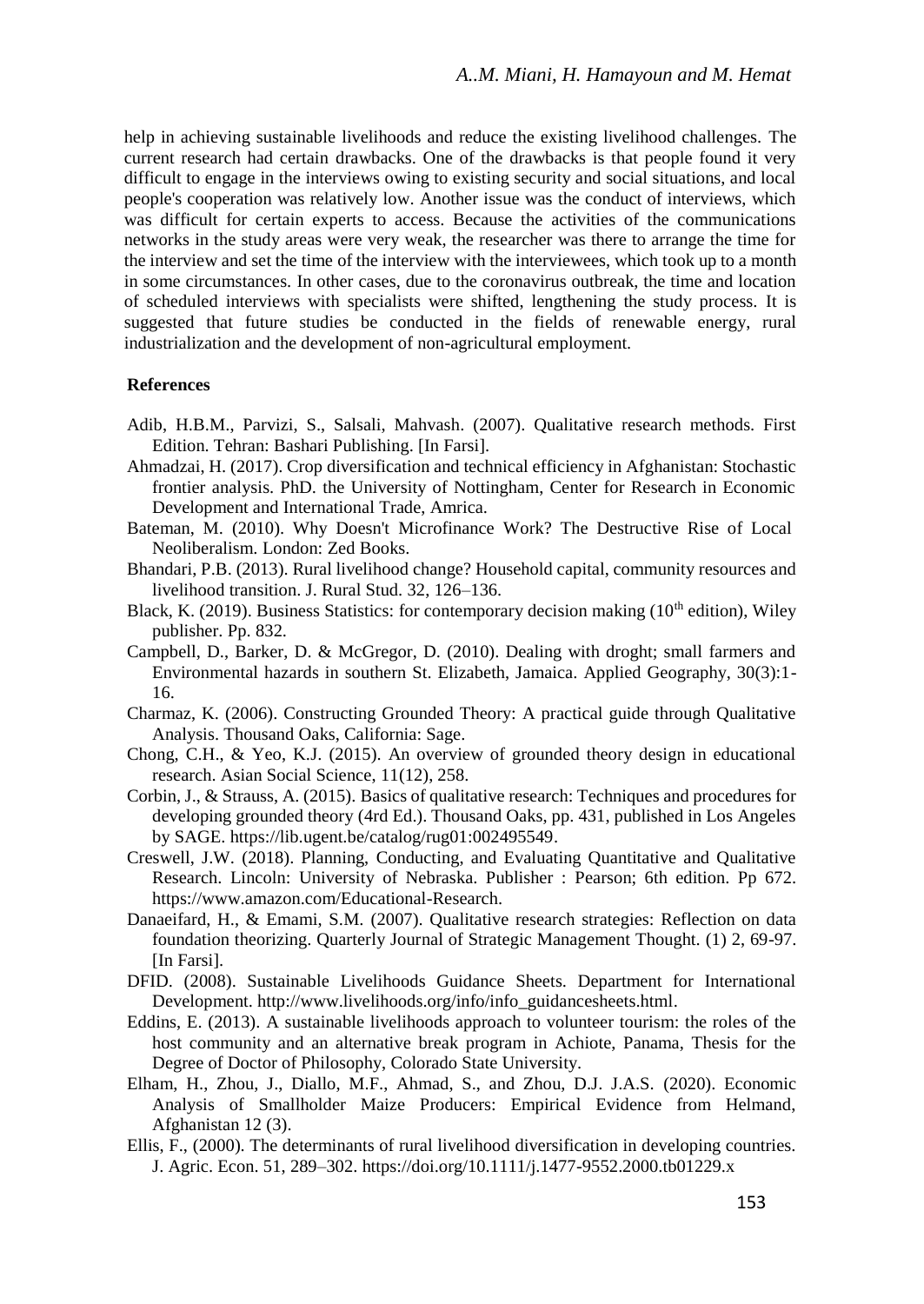- Fang, Y.P., Fan, J., Shen, M.Y., Song, M.Q., (2014). Sensitivity of livelihood strategy to livelihood capital in mountain areas: empirical analysis based on different settlements in the upper reaches of the minjiang River, China. Ecol. Indic. 38, 225–235.
- FAO. (2018). 15 Years in Afghanistan a special report: 2003-2018. Rome. 126pp. http://www.fao.org/3/CA14336EN/ ca1433en.
- FAO. (2019a). Afghanistan situation report-September 2019. Pp 1-2.
- FAO. (2019b). Afghanistan emergency livelihoods response plan 2019. Rome. Pp 24.
- Glaser, B.G., Strauss, A.L. (2017). Discovery of grounded theory: Strategies for qualitative research. New York: Routledge. [https://doi.org/10.4324/9780203793206.](https://doi.org/10.4324/9780203793206)
- Gohar, A.A., Ward, F.A. and Amer, S.A.J.H. (2013). Economic performance of water storage capacity expansion for food security. 484, 16-25.
- Gray, L., Boyle, A., Francks, E. and Yu, V. (2018). The power of small-scale solar: gender, energy poverty, and entrepreneurship in Tanzania. Development in Practice, [online] pp.1- 14.Available at:<https://doi.org/10.1080/09614524.2018.1526257>
- Hajdu, F., Granlund, S., Neves, D., Hochfeld, T., Mensah, F.A., Sandstrom, E. (2020). Cash transfers for sustainable rural livelihoods? Examining the long-term productive efects of the Child Support Grant in South Africa. [World Development Perspectives,](https://ideas.repec.org/s/eee/wodepe.html) Elsevier, vol. 19(C). [https://doi.org/10.1016/j.wdp.2020.100227.](https://doi.org/10.1016/j.wdp.2020.100227)
- Hajdu, F. (2006). Local Worlds: Rural Livelihood Strategies in Eastern Cape, South Africa.Linköping: LiU-Tryck Linköping Studies in Arts and Science No. 366, <http://liu.divaportal.org/smash/get/diva2:22283/FULLTEXT01.pdf>
- Hajdu, F. Jacobson, Klara, Salomonsson, Lennart, & Friman, Eva (2012). "But Tractors Can"t Fly': A Transdisciplinary Analysis of Neoliberal Agricultural Development Interventions in South Africa. International Journal of Transdisciplinary Research, 6(1), 24–64. https://pub.epsilon.slu.se/10466/1/hajdu\_f\_etal\_130617.pdf
- HRDPA: Human Right Dimension of poverty in Afghanistan. (2010). United nation office of the high commissioner for human rights. Kabul. 1-32.
- ICRC: International Committee for the Red Cross, Afghanistan Opinion Survey, (2009), 2.
- Iiyama, M., Kariuki, P., Kristjanson, P., Kaitibie, S., & Maitima, J. (2008). Livelihood diversification strategies, incomes and soil management strategies: a case study from Kerio valley, Kenya. Journal of International Development, 20, 380–397.
- Islam, M.N., Islam, S.M., Salam, A.M., Tapu, A.I., Khan, M.S.I., and Begum, M.R. (2014), Family poultry for poverty alleviation and gender equality promotion in coastal Bangladesh: A food and nutritional security Study. Journal of Agricultural Science, 6(6), 30-34.
- Israr, M., Yaseen, A., Shakeel, A. (2017), Sustainable rural development and livelihood sources of the rural households in mountainous Pakistan, American Journal of Rural Development, Vol. 5, No. 4, 97-105. DOI:10.12691/ajrd-5-4-2.
- Izadi, H., Badri, A., & Namdar, M. (2012). Socio-cultural structures of certain economic activities in rural areas (Case Study: Combine villages of Fars province). Journal Human Geography Research, 44 (79), 15-32. [In Farsi].
- Jacobson, K. (2013). From Betterment to Bt maize Agricultural Development and the Introduction of Genetically Modifed Maize to South African Smallholders (PhD). Swedish University of Agricultural Sciences.
- Jilani, A., Pearce, D., and Bailo, F. 2013.'Wheat and maize projects in Afghanistan, Australian Centre for International Agricultural Research.
- Jones, M., & Alony, I. (2011). Guiding the use of grounded theory in doctoral studies An example from the Australian film industry. International Journal of Doctoral Studies, 6, 95-114.
- Kabir,E., Ki-Hyun Kim & Jan E. S. (2017). Social Impacts of Solar Home Systems in Rural Areas: A Case Study in Bangladesh. Energies, 10(10).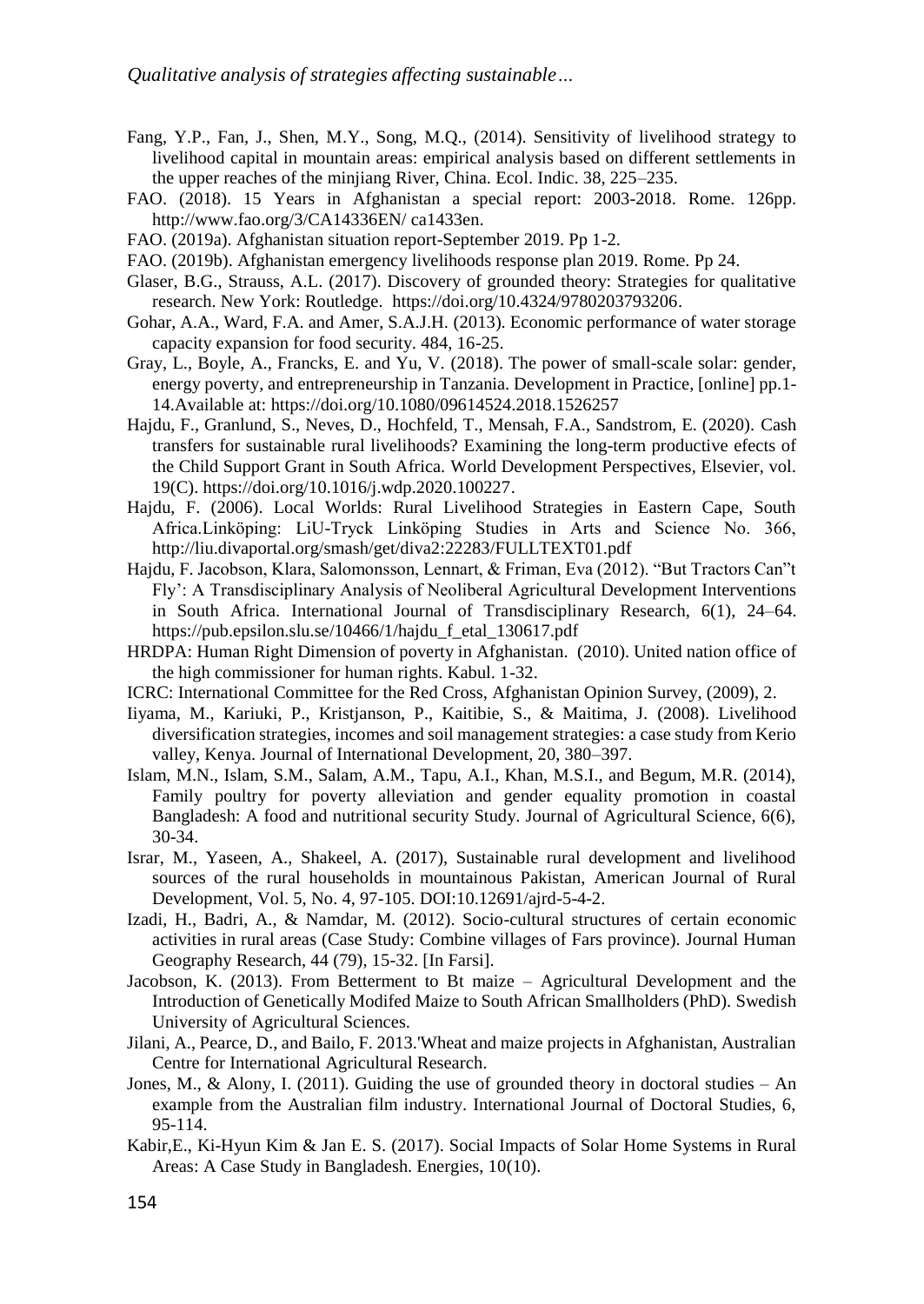- Kamawi. J.M., Chirwa, PWC., Graz, F.P., Manda, S.O.M., Mosimance, A.W. & Katsh., C. (2018). Livelihood activities and skills in rural areas of the Zambezi region, Namibia: Implications for policy and poverty reduction. African journal of food, agriculture. Nutrition and development. 18(1). 13074-13094. DOI: 10.18697/ajfand.81.16640.
- Khan, I.M., Saifurrahman., Mustafa, U., Anaya Ullah, (2017), Role of Solar Energy In Improving the Livelihood of Rural Households: A Case Study of Bajaur Agency, Department of Environmental Economics Working Paper No. 12, ResearchGate. DOI: 10.13140/RG.2.2.12969.70246
- Kuiper, M., Meijerink, G. & Dreak, E. 2006. Rural Livelihoods: Interplay Between Farm Activities, Non-farm Activities and the Resource Base. International trade and Development, Public Issues Division Agricultural Economics Research Institute (LEI) – Wageningen UR The Netherlands. DOI[:10.1007/978-1-4020-6617-7\\_5](http://dx.doi.org/10.1007/978-1-4020-6617-7_5)
- Leao, I., Ahmed, M. & Kar, A. (2018). Jobs from agriculture in Afghanistan. International development in focus, World Bank group. https://DOI: 10.1596/978-1-4648-1265-1.
- Lincoln, S. Y., Denzin, N. K., 2005. Introduction: The Discipline and Practice of Qualitative Research, 3rd ed. Thousand Oaks, USA:Sage,
- Mbaiwa, J. E. &Stronza, A. L. (2010). The effects of tourism development on rural livelihood in the Okavango Delta, Botswana. Journal of sustainable Tourism, 18(5), 35-656.
- Mbiawa, J.E., 2011. Changes on traditional livelihood activities and lifestyles caused by tourism development in the Okavango Delta, Botswana. Tourism Management, 32, 1050- 1060.
- Moges, D.K., Jilito, M. F. & Okoyo, E, N. (2018), An empirical study of livelihoods diversification strategies among rural farm households in Agarfa district, Ethiopia, Journal of Rural Development, Vol. 37 No. (4) pp. 741-766, NIRDPR, Hyderabad.
- Mounica, K., Shravani, V., Srinivas, S.S., & Ramesh, P. (2018). Backyard poultry rearing practices in ruralarea of Kadapa district, Andhra Pradesh. International Journal of Science, Environment and Technology, 7(2), 706 - 714.
- Muhr, T. (1997). Atlas.ti The knowledge workbench. Visual qualitative data analysis management model building. Berlin: Scientific Software Development.
- Muhr, T. ATLAS.ti (1991). A Prototype for the Support of Text Interpretation. In Tesch, Renata (Hg.), Qualitative Sociology (Vol. 14, S.349-371). New York: Human Science Press.
- NSIA. (2020-21). Islamic Republic of Afghanistan center Statistics Organization', Kubul Afghanistan, Afghanistan Statistics Yearbook. pp. 89-133.
- OECD. (2009). The Role of agriculture and farm household diversification, trade and agriculture directorate, France. DOI: [http://www.oecd.org/tad/agricultural-policies.](http://www.oecd.org/tad/agricultural-policies)
- Pandit, NR. (1996). The creation of theory: A recent application of the grounded theory. The Qualitative Report, 2(4). [Online]. Available URL: [http://www.nova.edu/ssss/QR/QR24/pandit.html.](http://www.nova.edu/ssss/QR/QR24/pandit.html)
- Qian, W., Wang, D., Zheng, L., (2016). The impact of migration on agricultural restructuring: evidence from Jiangxi Province in China. J. Rural Stud. 47, 542–551.
- Ribot, J.C., (2009). Vulnerability does not fall from the sky: towards multi-scale, pro-poor climate policy. In: Mearns, R., Norton, A. (Eds.), Social Dimensions of Climate Change: Equity and Vulnerability in a Warming World. World Bank, Washington DC, pp. 319. [https://doi.org/10.1088/1755-1307/6/34/342040.](https://doi.org/10.1088/1755-1307/6/34/342040)
- Roche, O. &Blanchard, R. (2018). Design of a solar energy centre for providing lighting and income-generating activities for off-grid rural communities in Kenya. Renewable Energy, [online] 118, pp.685-694. Available at: [https://doi.org/10.1016/j.renene.2017.11.053.](https://doi.org/10.1016/j.renene.2017.11.053)
- Saidajan, A. (2012). Effects of war on biodiversity and sustainable agricultural development in Afghanistan. Journal of Developments in Sustainable Agriculture, 7(1), pp. 9-13.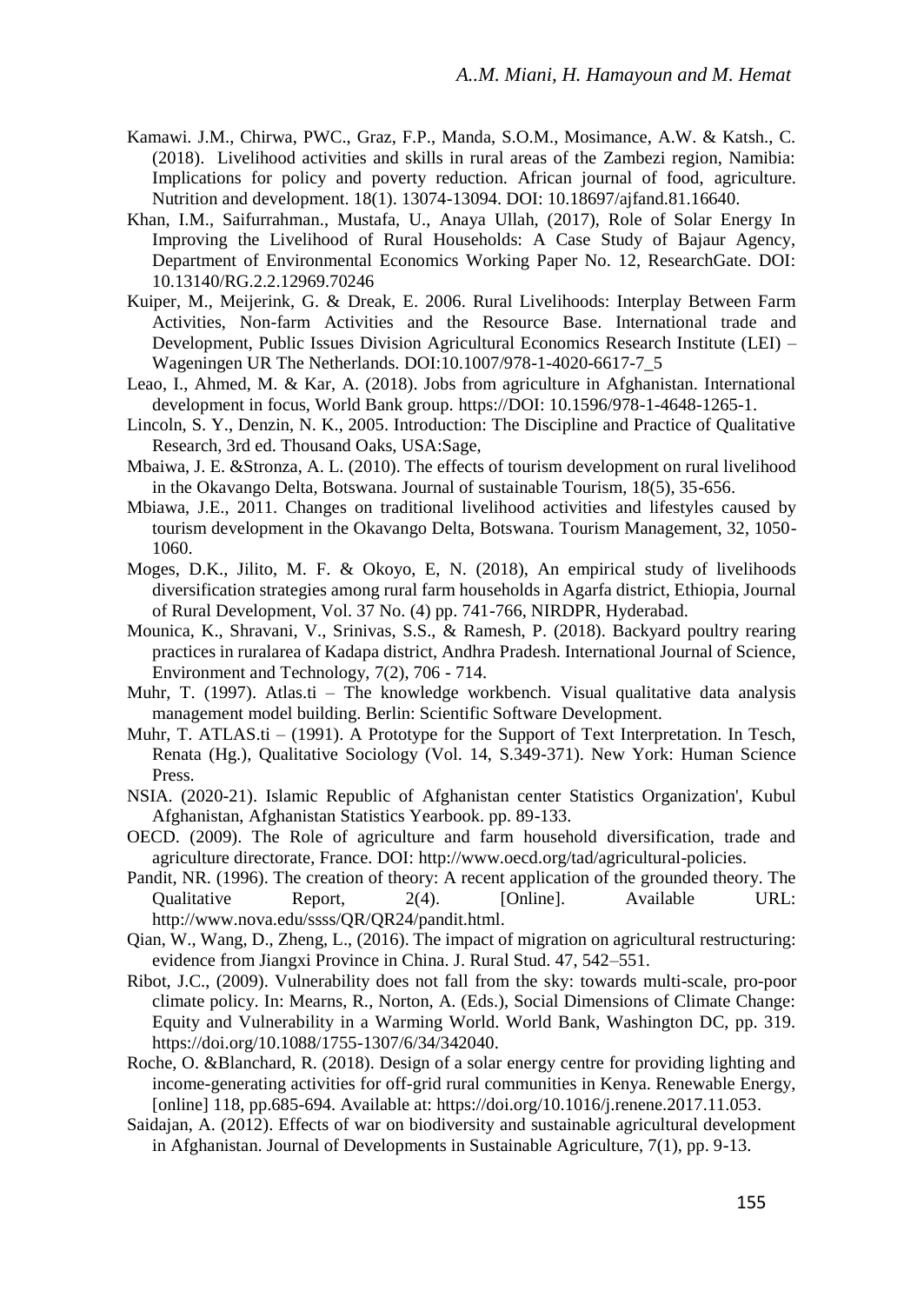- Saldana, J. (2009). The Coding Manual for Qualitative Researchers. Thousand Oaks, California: Sage.
- Scoones, I. (1998). Sustainable rural livelihood: A framework for analysis. Brighton: Institute of Development Studies, University of Sussex. 72. 1-22. [https://doi.org/10.1057/palgrave.development.1110037.](https://doi.org/10.1057/palgrave.development.1110037)
- Singh, D.V., Mishra, A., Singh, S.R.K., & Athare, T. (2017). Impact of backyard poultry rearing on living standard of tribal community in kandhamal district of Odisha, India. International Journal Curr. Microbiol. App. Sci, 6(12), 3908-3914.
- Singh, S., Nayak, S., (2020), Development of Sustainable Livelihood Security Index for Different Agro-Climatic Zones of Uttar Pradesh, India, Volume 39, Issue 1, Journal of rural development, [http://dx.doi.org/10.25175/jrd%2F2020%2Fv39%2Fi1%2F125991.](http://dx.doi.org/10.25175/jrd%2F2020%2Fv39%2Fi1%2F125991)
- Snider, R., (2012). Land tenure, ecotourism, and sustainable livelihood: "Living on the edge" of the greater Maasai Mara, Kenya Unpublished PhD thesis. University of Waterloo.
- Strauss, A., Corbin, J., (2008). Principles of Qualitative Research Methodology of Basic Theory. Procedures and methods (translated by Buick Mohammadi). Tehran: Publications of the Institute of Humanities and Cultural Studies. [In Farsi].
- Suddaby, R. (2006). From the editors: What grounded theory is not. Academy of Management Journal, 49, 633-642.
- Sunders, M.N.K., Lewis, P., Thornhill, A. (2018), Research methods for business students ( $8<sup>th</sup>$ edition), person publisher. Pp. 872. [https://www.researchgate.net/publication/330760964.](https://www.researchgate.net/publication/330760964)
- Tao, T., Wall, G., (2009). Tourism as a sustainable livelihood strategy. Tourism Management, 30(1), 90-98.
- Tavva, S., Aw-Hassan, A., Rizvi, J., & Saharawat, Y.S.J.O.A. (2017). Technical efficiency of wheat farmers and options for minimizing yield gaps in Afghanistan. 46(1), pp. 13-19.
- Thomas, V., Ramzi, A.M.J.P. and Environment, W. (2011). SRI contributions to rice production dealing with water management constraints in northeastern Afghanistan. 9(1),pp. 101-109.
- Tufail, M., Sajjad, M., Zulfiqar, M., Sohail, S.M., & Ahmad, I. (2012). Economic of backyard poultry in Tehsil Matta, District Swat. Sarhad Journal Agricultur, 28(3), 485-492.
- USDA. (2013). the Relationship between Food Insecurity, Conflict, and Food Price Shocks in Afghanistan, United States Department of Agriculture, Economic Research Service.
- USDA. (2020).'food Assistance fact sheet Afghanistan', America, Rome USAID.
- Wang, L., Zhang, J.L., & Liu, L.M., (2010). Diversification of rural livelihood strategies and its effect on local landscape restoration in the semiarid hilly area of the Loess Plateau, China. Land Degrad. Dev. 21, 433–445.
- Ward, F.A., Amer, S.A., & Ziaee, F. (2013). Water allocation rules in Afghanistan for improved food security. Food Security, 5(1), pp. 35-53.
- Warnecke, T. & Houndonougbo, A. (2016). Let There Be Light: Social Enterprise, Solar Power, and Sustainable Development. Journal of Economic Issues, [online] 50(2), pp.362- 372. Available at: [https://doi.org/10.1080/00213624.2016.1176479.](https://doi.org/10.1080/00213624.2016.1176479)
- WFP. (2020). Emergency Food Security Assessment Handbook. World Food Programme.Food Security Analysis Service, Rome, Italy.
- World Bank Group. (2021). Afghanistan development updates. Setting course to recovery. <http://hdl.handle.net/10986/35363>
- World Bank. (2020). Afghanistan Development Update: Surviving the Storm. World Bank, Washington, DC. [http://hdl.handle.net/10986/34092.](http://hdl.handle.net/10986/34092)
- Wu, M. Y., & Pearce, P.L., (2013). Host tourism aspirations as a point of departure for the sustainable Livelihood approach. Journal of sustainable Tourism, 22(3), 440-460.
- Zhang, C., Fang, Y., Chen, X., & Tian,C, (2019a). Bibliometric Analysis of Trends in Global Sustainable Livelihood Research. Sustainability. 11 (4), 1150. [https://www.mdpi.com/2071-1050/11/4/1150.](https://www.mdpi.com/2071-1050/11/4/1150)